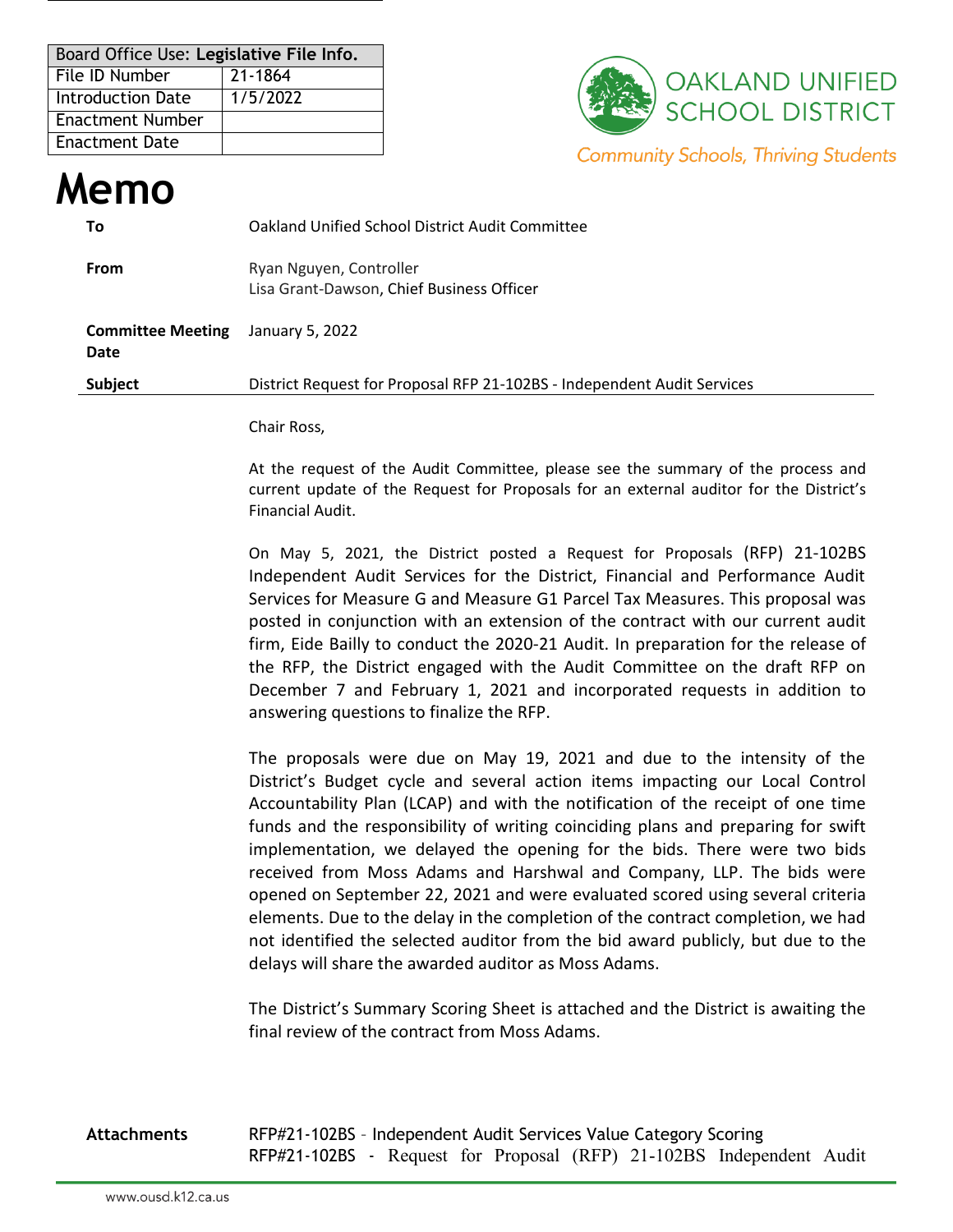| Board Office Use: Legislative File Info. |          |  |  |  |  |  |
|------------------------------------------|----------|--|--|--|--|--|
| File ID Number                           | 21-1864  |  |  |  |  |  |
| <b>Introduction Date</b>                 | 1/5/2022 |  |  |  |  |  |
| <b>Enactment Number</b>                  |          |  |  |  |  |  |
| <b>Enactment Date</b>                    |          |  |  |  |  |  |



**Community Schools, Thriving Students** 

Services For The District, Financial And Performance Audit Services For Measure G And Measure G1 Parcel Tax Measures